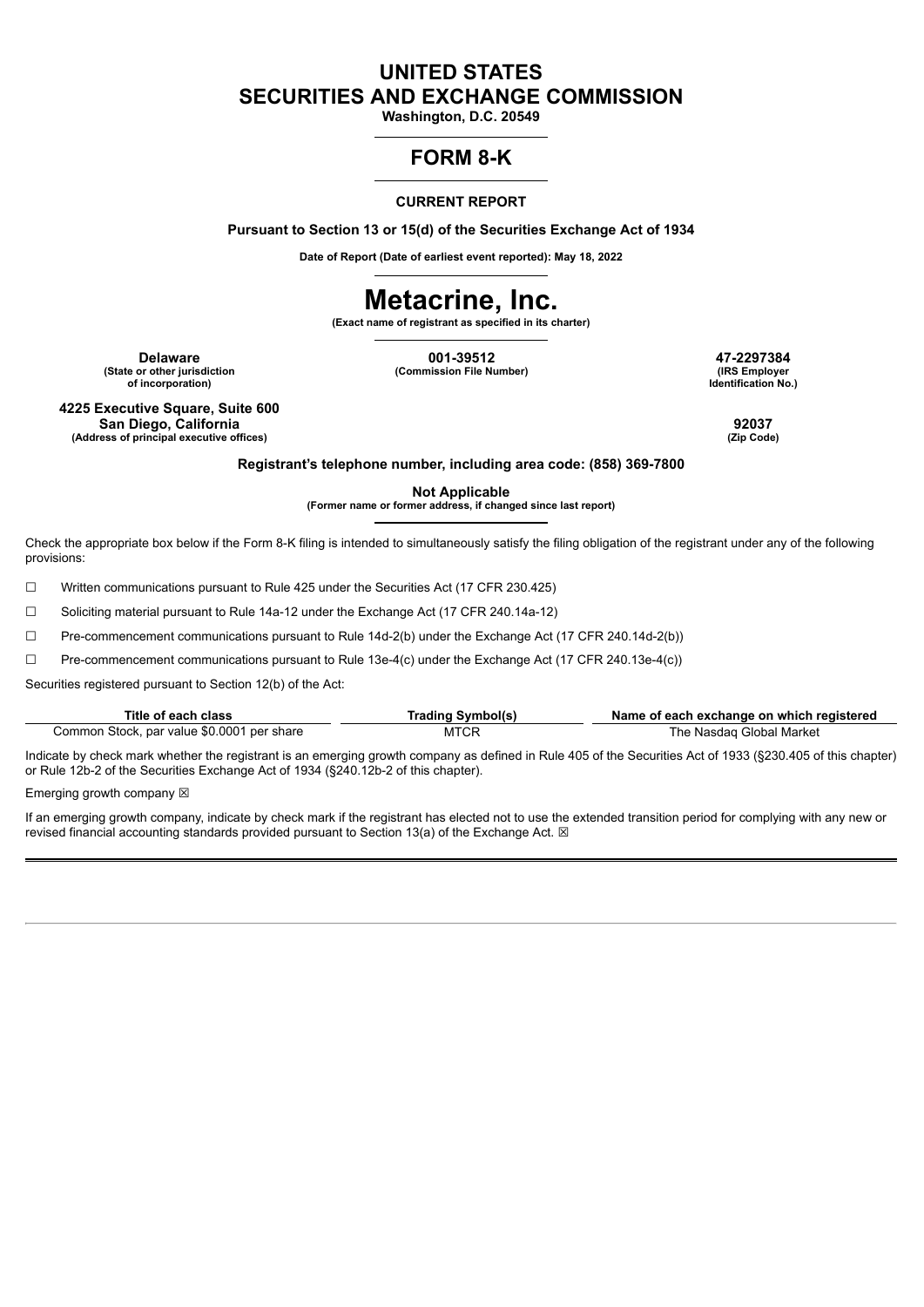#### **Item 5.07 Submission of Matters to a Vote of Security Holders.**

On May 18, 2022, Metacrine, Inc. (the "Company") held its 2022 annual meeting of stockholders (the "Annual Meeting"). The final results for each of the proposals submitted to a vote of the Company's stockholders at the Annual Meeting are set forth below. Voting results are, when applicable, reported by rounding fractional share voting down to the nearest round number. The proposals set forth below are described in detail in the Company's definitive proxy statement filed with the Securities and Exchange Commission on April 7, 2022.

**Proposal 1**. The following nominees were reelected to serve on the Company's board of directors (the "Board") as Class II directors until the Company's 2025 annual meeting of stockholders, based on the following votes:

| <b>Name</b>           | For        | Withheld  | <b>Broker Non-Votes</b> |
|-----------------------|------------|-----------|-------------------------|
| Richard Heyman, Ph.D. | 11.279.865 | 4.543.220 | 9.924.428               |
| Ronald Evans, Ph.D.   | 11.237.443 | 4.585.642 | 9.924.428               |

**Proposal 2**. The selection by the Audit Committee of the Board of Ernst & Young LLP as the Company's independent registered public accounting firm for the fiscal year ending December 31, 2022 was ratified, based on the following votes:

| For                                    | <b>\aains</b> '        | Abstain | ' Non-Votes<br>Broker |
|----------------------------------------|------------------------|---------|-----------------------|
| 47.613<br>n r<br>$\sqrt{4}$<br><u></u> | 5770445<br>.2.145<br>. | 227,756 |                       |
|                                        |                        |         |                       |

1